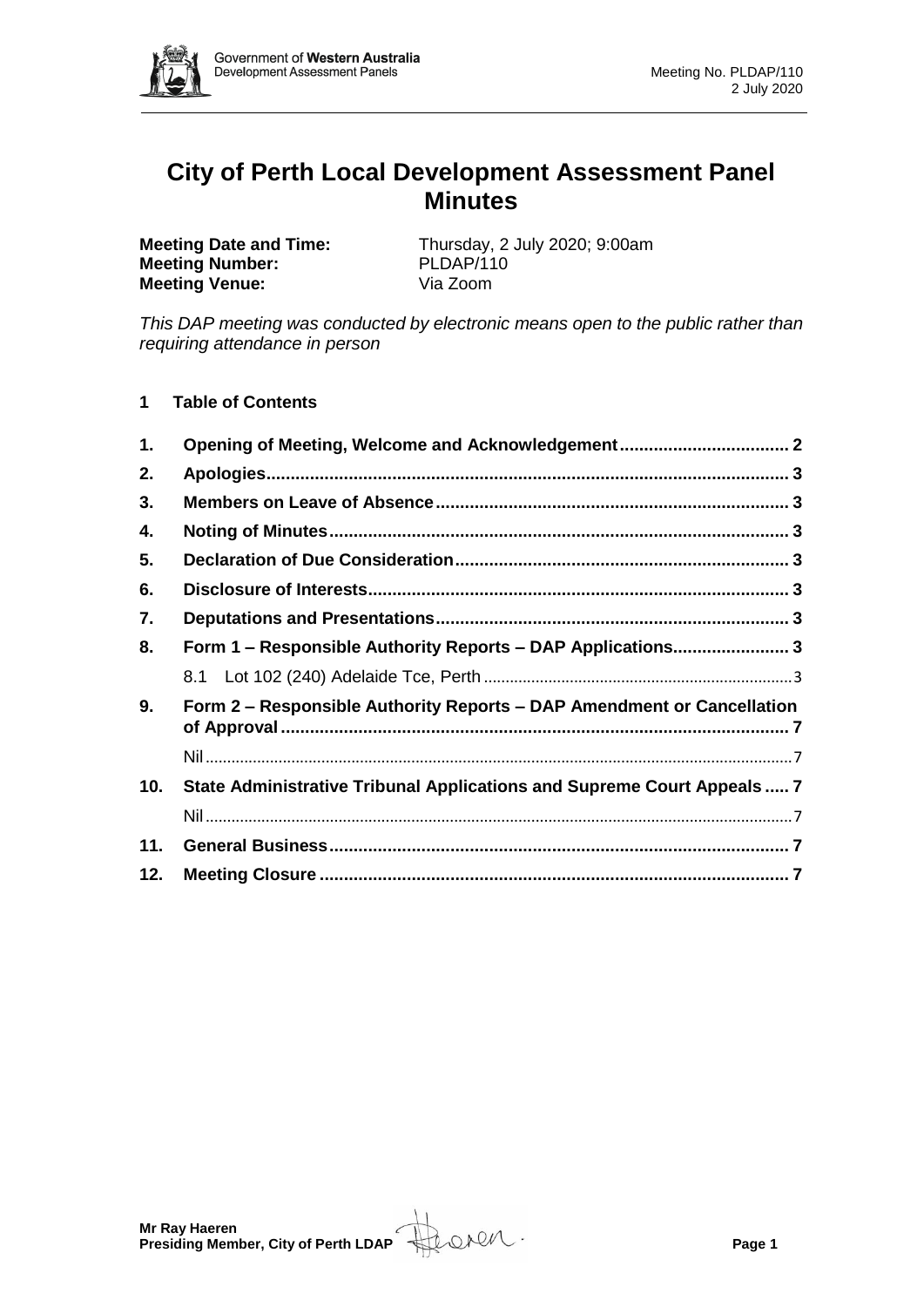

# **Attendance**

# **DAP Members**

Mr Ray Haeren (Presiding Member) Mr Jarrod Ross (Deputy Presiding Member) Ms Diana Goldswain (Third Specialist Member) Commissioner Andrew Hammond (Local Government Member, City of Perth)

# **Officers in attendance**

Mr Dewald Gericke (City of Perth) Mr Dimitri Fotev (City of Perth) Mr Craig Smith (City of Perth)

## **Minute Secretary**

Ms Megan Ventris (DAP Secretariat) Mr Phil Goodwin (DAP Secretariat)

## **Applicants and Submitters**

Mr Scott Cameron (Finbar) Mr Sin Chang (SS Chang Architects) Mr Peter Simpson (PTS Town Planning)

#### **Members of the Public / Media**

There was 1 member of the public in attendance.

## <span id="page-1-0"></span>**1. Opening of Meeting, Welcome and Acknowledgement**

The Presiding Member declared the meeting open at 9:00am on 2 July 2020 and acknowledged the traditional owners and paid respect to Elders past and present of the land on which the meeting was being held.

The Presiding Member announced the meeting would be run in accordance with the DAP Standing Orders 2017 under the *Planning and Development (Development Assessment Panels) Regulations 2011.*

## **1.1 Announcements by Presiding Member**

The Presiding Member advised that in accordance with Section 5.16 of the DAP Standing Orders 2017 which states *'A person must not use any electronic, visual or audio recording device or instrument to record the proceedings of the DAP meeting unless the Presiding Member has given permission to do so.',* the meeting would not be recorded.

In response to the COVID-19 situation, this meeting was convened via electronic means. Members were reminded to announce their name and title prior to speaking.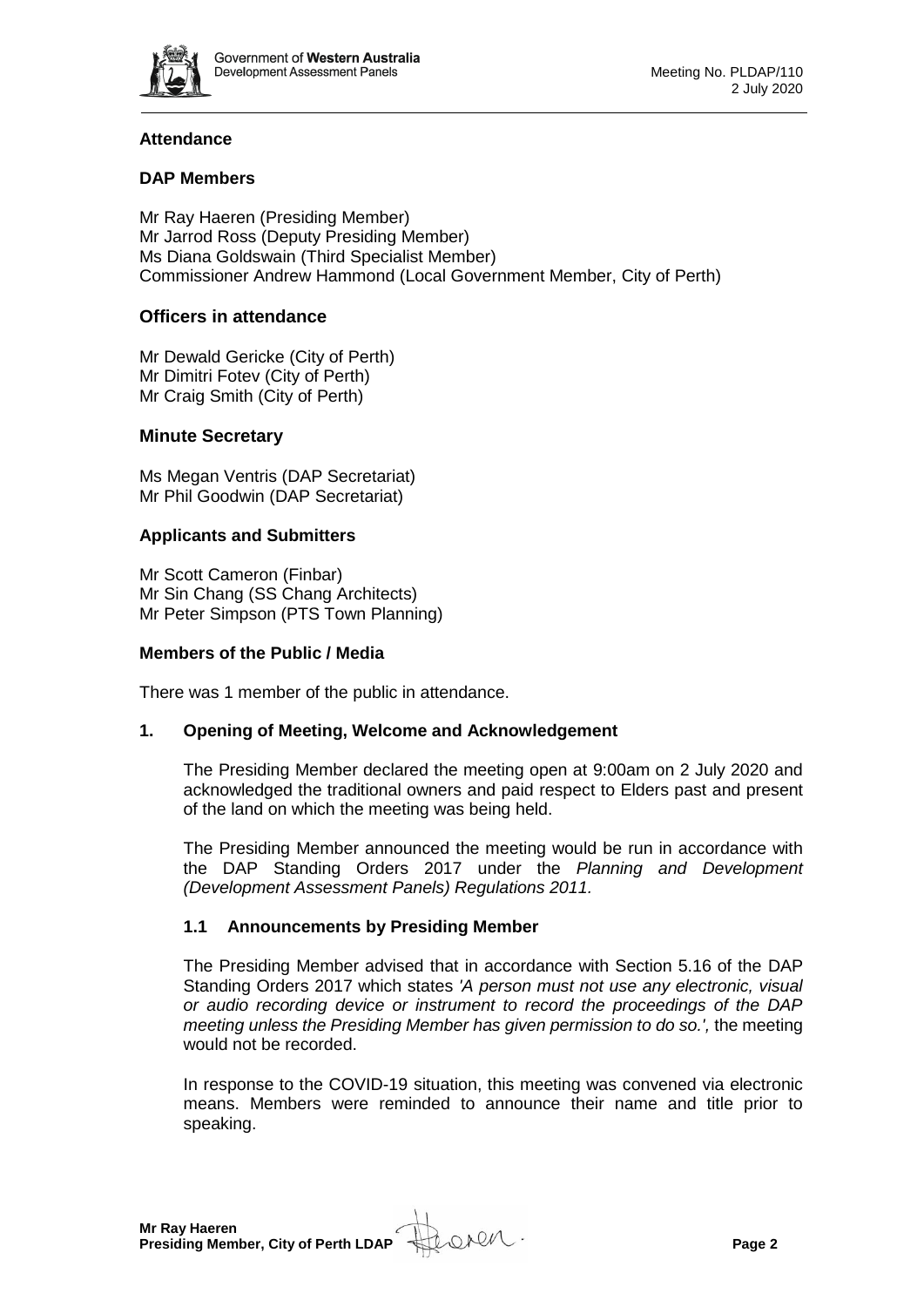

# <span id="page-2-0"></span>**2. Apologies**

Commissioner Len Kosova (Local Government Member, City of Perth)

# <span id="page-2-1"></span>**3. Members on Leave of Absence**

Nil

# <span id="page-2-2"></span>**4. Noting of Minutes**

DAP members noted that signed minutes of previous meetings are available on the [DAP website.](https://www.dplh.wa.gov.au/about/development-assessment-panels/daps-agendas-and-minutes)

# <span id="page-2-3"></span>**5. Declaration of Due Consideration**

The Presiding Member noted that an addendum to the agenda was published to include details of a DAP direction for further information and responsible authority response in relation to Item 8.1, received on 30 June 2020.

All members declared that they had duly considered the documents.

## <span id="page-2-4"></span>**6. Disclosure of Interests**

Nil

## <span id="page-2-5"></span>**7. Deputations and Presentations**

- **7.1** Mr Scott Cameron (Finbar), Mr Peter Simpson (PTS Planning) and Mr Sin Chang (SS Chang Architects) addressed the DAP in support of the recommendation for the application at Item 8.1 and responded to questions from the panel.
- **7.2** The City of Perth officers addressed the DAP in relation to the application at Item 8.1 and responded to questions from the panel.

## <span id="page-2-6"></span>**8. Form 1 – Responsible Authority Reports – DAP Application**s

## <span id="page-2-7"></span>**8.1 Lot 102 (240) Adelaide Tce, Perth**

| <b>Development Description:</b> | Demolition of the existing lodging house and the<br>construction of a 32-level mixed-use development<br>containing 119 multiple dwellings, 142 car parking<br>bays and two commercial tenancies |
|---------------------------------|-------------------------------------------------------------------------------------------------------------------------------------------------------------------------------------------------|
| Applicant:                      | Finbar Group Ltd                                                                                                                                                                                |
| Owner:                          | 240 Adelaide Terrace Pty Ltd                                                                                                                                                                    |
| <b>Responsible Authority:</b>   | City of Perth                                                                                                                                                                                   |
| DAP File No:                    | DAP/20/01773                                                                                                                                                                                    |

## **REPORT RECOMMENDATION**

**Moved by:** Mr Jarrod Ross **Seconded by:** Commissioner Andrew Hammond

*With the approval of the mover and seconder, the following amendments were made:*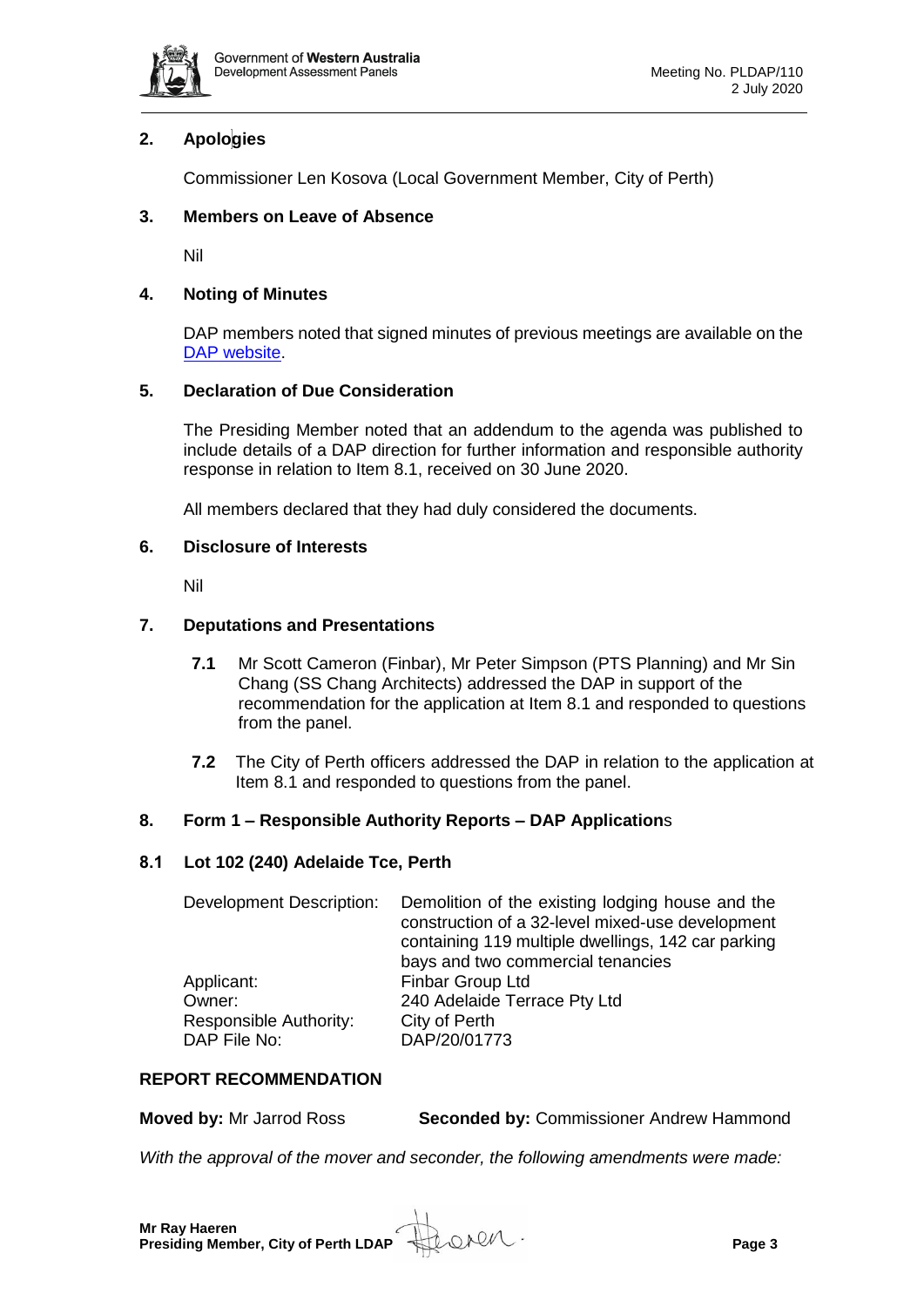

i. That condition no. 12 be amended to read as follows:

*the waste collection bay and access arrangements within the building being designed to accommodate the City's waste management trucks with a swept path analysis certified by a suitably qualified engineer being submitted for approval by the City prior to applying for the relevant building permit and final engineer's certification confirming that the access and loading facilities have been constructed in accordance with the approved design being submitted to the City prior to occupation of the development;* 

- ii. That condition no. 13 be deleted and the remaining conditions be renumbered accordingly.
- iii. That condition no. 14 (now no. 13) be amended to read as follows:

*a maximum of 138 residential 142 car parking bays being provided on site, inclusive of a maximum of 25 commercial tenant car bays, for the exclusive use of residents and commercial tenants within the development and their guests and not being leased or otherwise reserved for the use of tenants or occupants of other buildings or sites and with all tandem bays being allocated to the same apartment/unit or remaining for communal use only;*

**REASON:** To provide greater flexibility to the applicant and consistent with recommendation from technical staff.

That the City of Perth Local Development Assessment Panel (LDAP) resolves to:

1. **Approve by absolute majority** DAP Application reference DAP/20/01773 and accompanying perspectives (Attachment 2) and development plans (Attachment 3) in accordance with Clause 68 of Schedule 2 (Deemed Provisions) of the *Planning and Development (Local Planning Schemes) Regulations 2015*, and the provisions of City Planning Scheme No. 2 and the Metropolitan Region Scheme, subject to the following conditions:

## **Conditions**

- 1. the proposed development being restricted to a maximum plot ratio of 4.67:1 (7,927m² plot ratio floor area) inclusive of 6.3% bonus plot ratio (427m² plot ratio floor area) for the provision of a right-of-carriageway easement over a portion of the site (public facility on private land) in accordance with Clause 28 of City Planning Scheme No. 2 and Bonus Plot Ratio Policy 4.5.1, and 10.5% (712.9m<sup>2</sup>) transfer plot ratio, transferred from 76 (Lot 5) Wittenoom Street, East Perth, 938 (Lot 4) Hay Street, Perth and 474 (Lots 1-75) Murray Street, Perth, in accordance with Clauses 30 of City Planning Scheme No. 2 and Transfer of Plot Ratio Policy 4.5.2;
- 2. the owner submitting written confirmation to the City that the transaction in respect of transfer of plot ratio has been finalised between the relevant owners of the plot ratio to be transferred from 76 (Lot 5) Wittenoom Street, East Perth, 938 (Lot 4) Hay Street, Perth and 474 (Lots 1-75) Murray Street, Perth, prior to applying for the relevant building permit;
- 3. the development being constructed with high quality and durable materials and finishes and to a level of detailing that is consistent with the elevations and perspectives received on 15 June 2020, with particular attention to the interface of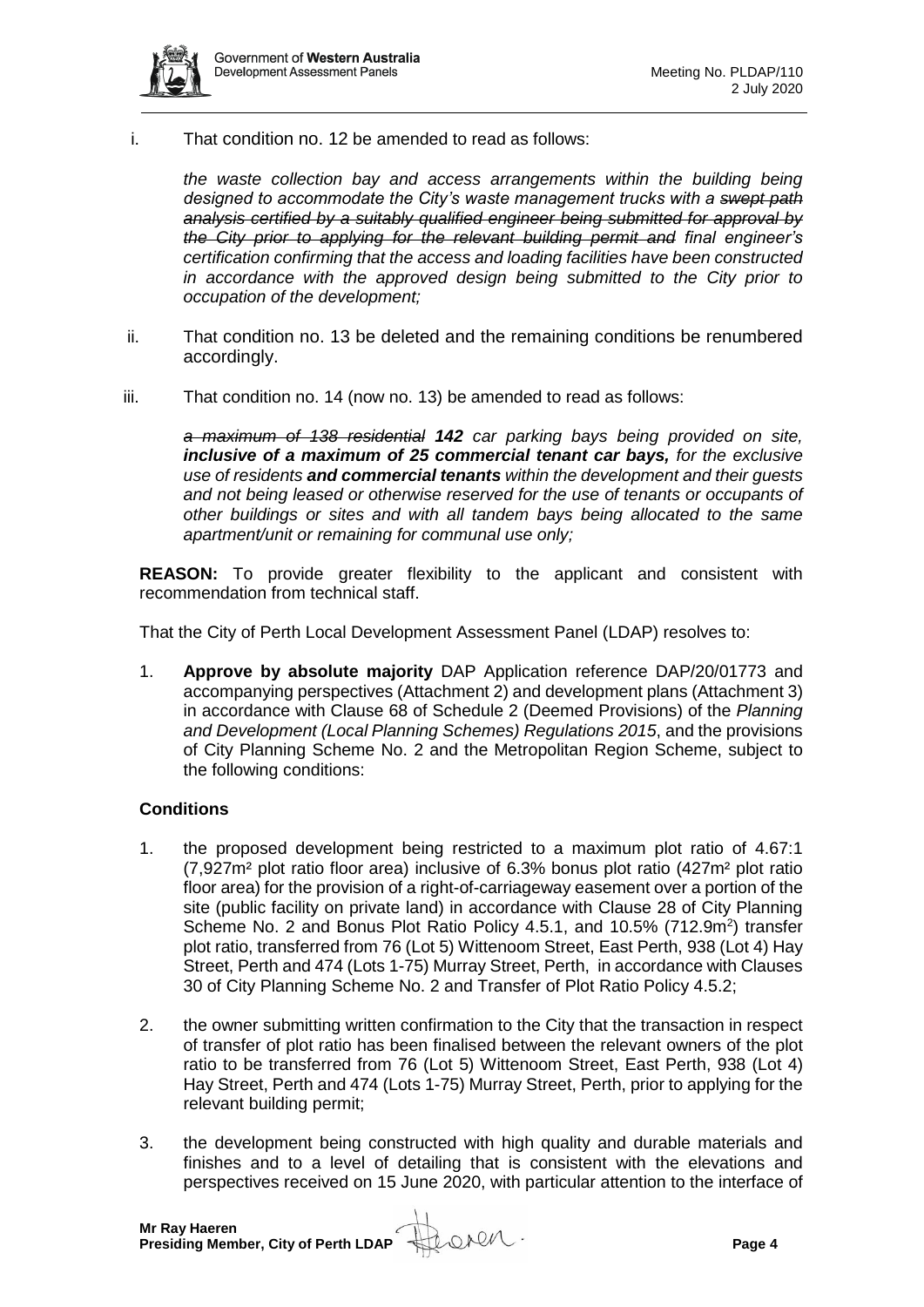

the development and ground floor setback area on Adelaide Terrace and with the adjacent right of carriageway, with final details of the design and a sample board of the materials, colours and finishes being submitted for approval by the City prior to applying for the relevant building permit;

- 4. the balconies being designed as predominately transparent, naturally ventilated spaces that are non-habitable and cannot be fully enclosed, with no window treatments or furnishings being permitted that could diminish the transparency of the balcony or obstruct views to and from the street;
- 5. any proposed air-conditioning condensers, external building plant, lift overruns, piping, ducting, water tanks, transformers and fire control rooms being located or screened so that they cannot be viewed from any location external to the site and to minimise any visual and noise impact on the adjacent properties, including any such plant or services located within the vehicle entrances of the development and with fire boosters being integrated into the design of the building or landscaping, with details of the location and screening of such plant and services being submitted for approval by the City prior to applying for the relevant building permit;
- 6. the land uses contained within the ground floor commercial tenancies of the development being limited to a café or restaurant ('Dining'), 'Retail (General)', and/or 'Office' with any other proposed uses which are not exempt from approval requiring a separate application for approval;
- 7. the proposed development being designed and constructed in such a manner so that existing and possible future noise levels associated with:
	- a) inner city activities including commercial and entertainment uses and activities;
	- b) vehicle traffic;
	- c) noise between dwellings; and
	- d) noise generated from within the development including all mechanical services and plant infrastructure;

that could potentially affect occupants of the development, can be successfully attenuated in accordance with the Environmental Protection (Noise) Regulations 1997, City Planning Scheme No. 2 - Residential Design Policy and. Details of such noise attenuation measures shall be prepared by a qualified acoustic consultant and submitted for approval by the City, prior to applying for the relevant building permit;

- 8. any signage for the development being integrated with the design of the building with details of any signage that is not exempt from approval under the City's Planning Policy 4.6 – Signs being subject to a separate application for approval;
- 9. on-site stormwater disposal/management being to the City's specifications with details being submitted for approval by the City prior to applying for the relevant building permit;
- 10. the proposed floor levels of the front entrances into the building and commercial tenancies being designed to match the current levels of the immediately adjacent footpath, to the City's satisfaction, with details being submitted for approval by the City prior to applying for the relevant building permit;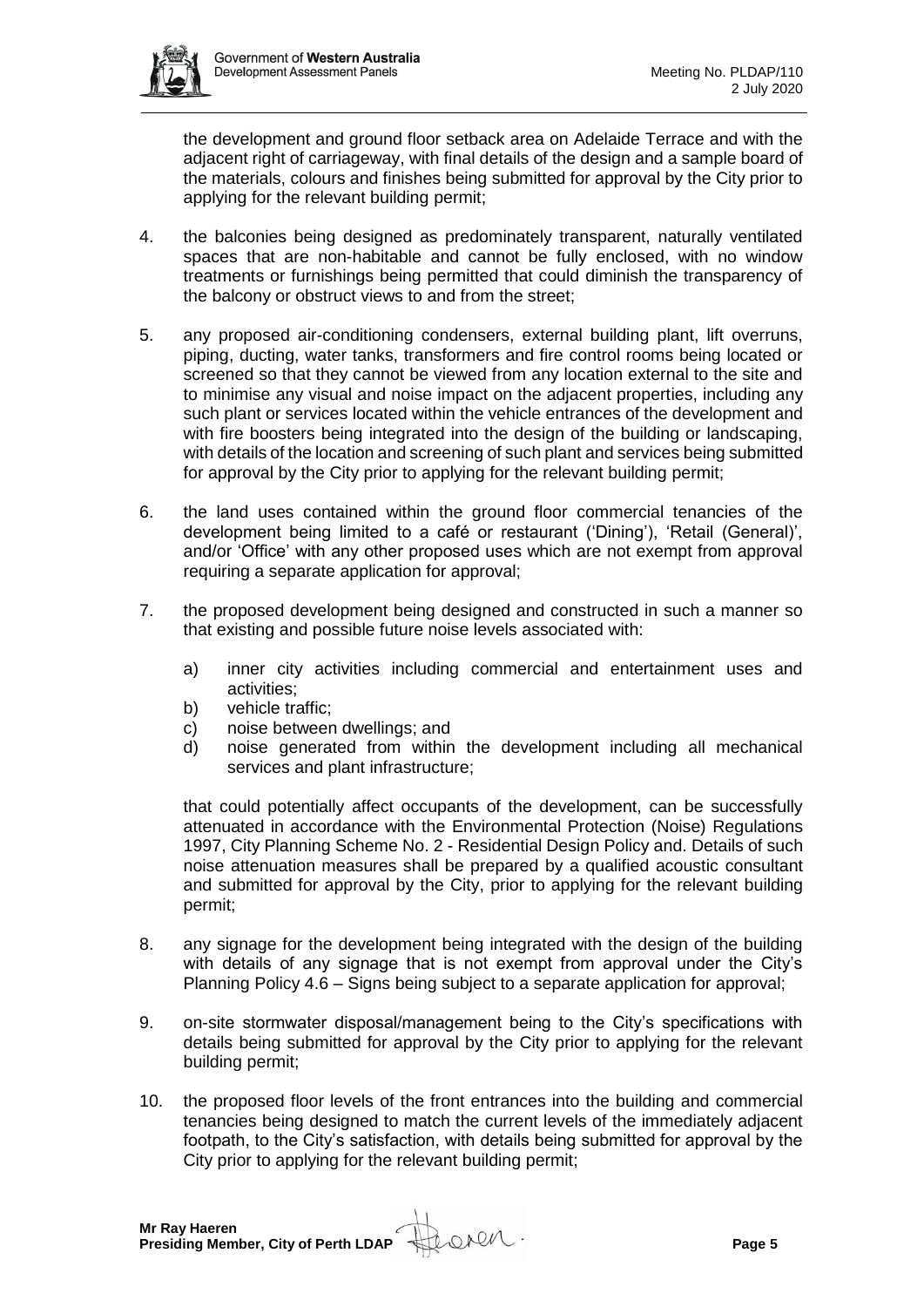- 11. a final Waste Management Plan, identifying a permanent storage and wash down facility for bins for both recyclables and general waste and including a waste disposal/collection strategy, being submitted for approval by the City prior to applying for the relevant building permit;
- 12. the waste collection bay and access arrangements within the building being designed to accommodate the City's waste management trucks with a final engineer's certification confirming that the access and loading facilities have been constructed in accordance with the approved design being submitted to the City prior to occupation of the development;
- 13. 142 car parking bays being provided on site, inclusive of a maximum of 25 commercial tenant car bays, for the exclusive use of residents and commercial tenants within the development and their guests and not being leased or otherwise reserved for the use of tenants or occupants of other buildings or sites and with all tandem bays being allocated to the same apartment/unit or remaining for communal use only;
- 14. the dimensions of all car parking bays, vehicle entrance, aisle widths and circulation areas complying with the Australian Standard AS2890.1, with a certificate of compliance by an architect or engineer being submitted for approval by the City prior to applying for a building permit;
- 15. the podium car parking levels being designed to ensure all car parking is adequately screened from view from the street and surrounding properties with the final details being submitted for approval by the City prior to applying for the relevant building permit;
- 16. a right-of-carriageway easement in favour of all the current beneficiaries to the adjoining right-of-carriageway being granted over the proposed side setback area adjacent to the existing right-of-carriageway and being in place to the satisfaction of the City prior to the occupation of the development with all costs associated with the preparation of such an easement being borne by the owner;
- 17. the existing street tree located adjacent to Lot 102 Adelaide Terrace, being retained and protected from any damage that would impact on the viability of the tree throughout the demolition and development works with a tree protection zone being established and maintained during the demolition and construction periods in accordance with the Australian Standard S4970-2009 - Protection of Trees on Development Sites, to the satisfaction of the City;
- 18. a Demolition Management Plan and a Construction Management Plan for the proposed demolition and development being prepared according to the City's Construction and Demolition Management Plan Pro Forma and being submitted for approval by the City prior to applying for a demolition permit and a building permit;
- 19. in the event that the approved development has not been substantially commenced within six months of the demolition of the existing buildings on site, the site is to be landscaped and/or aesthetically screened at the owner's cost to preserve the amenity of the area and to prevent unauthorised car parking and dust and sand being blown from the site. Details and cost estimates of the works shall be submitted for approval by the City and the works shall be secured by a bond or a deed of agreement between the owner and the City, to the value of the proposed works, with the cost of the deed to be borne by the owner prior to the demolition of